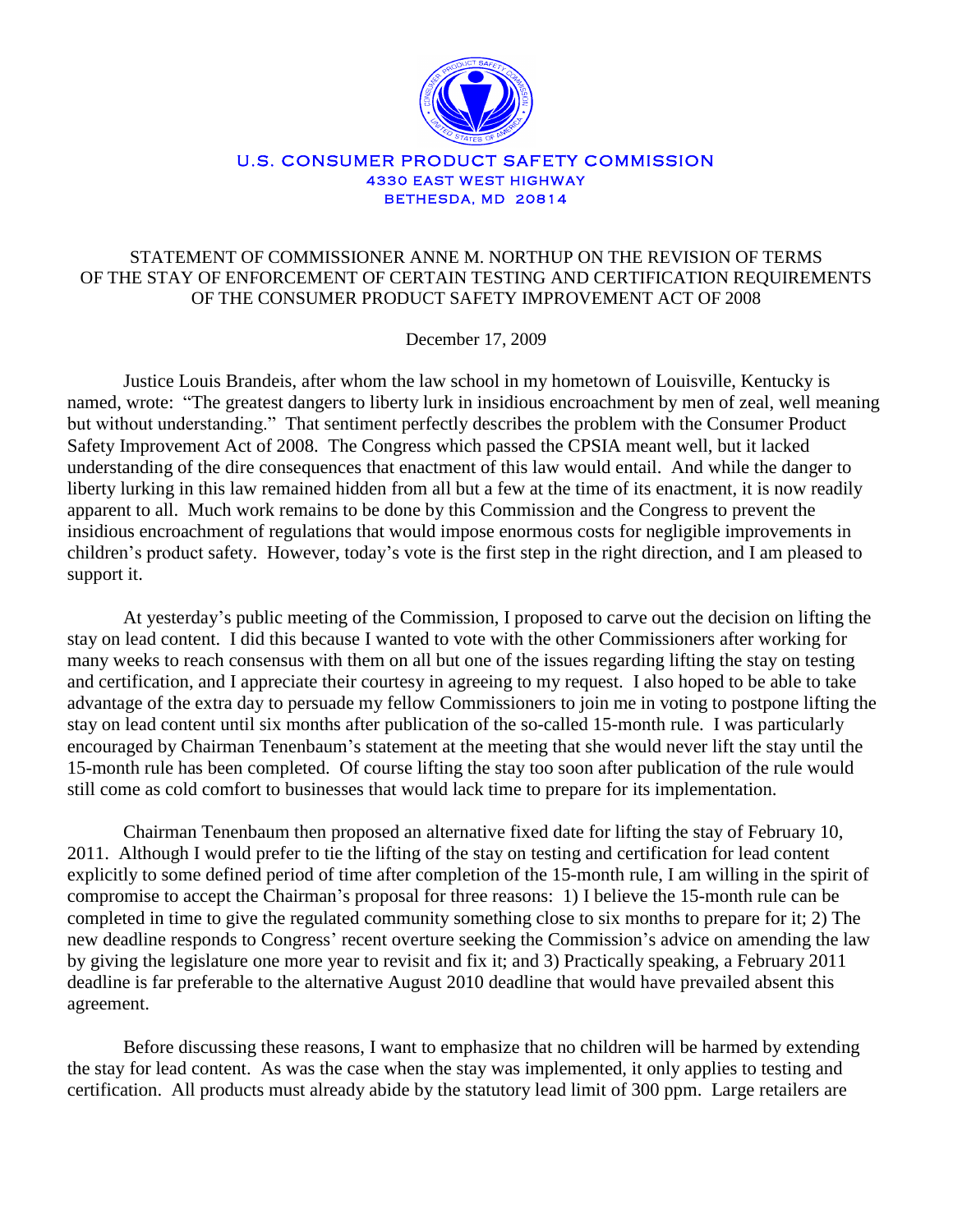already requiring their merchandise to be tested at retailers' labs. In some cases, because different retailers require suppliers to use different test labs, the CPSC"s required test would be the third, fourth, or fifth nearly identical test on the same product. It makes no sense for the agency to tout—as it has many times in recent weeks—that consumers are safer than ever before, and then rush testing and certification requirements for which there is no pressing need. In contrast, the costs of lifting the stay this February (or even in August) would be quite high. Unless altered, the requirement to test and certify compliance to the lead limit may shutter many small businesses permanently and not improve safety. The difference between the non-existent harm done by keeping the stay in place and significant harm done by lifting the stay for lead content argues strongly against lifting the stay until February 2011. Furthermore, it is worth reinforcing once again that we are not necessarily talking about products that pose a risk to children. A "non-compliant" product in the case of lead content could mean a product that poses no safety hazard for a child but that has lead in the substrate (*e.g.*, bicycles, brass musical instruments, the brass axle collar of a toy car, the imprinted ink on a children"s t-shirt, the zipper on a child"s pair of jeans). Even though the lead is not bio-available, the product would still be in violation of the CPSIA.

## *The Importance of Waiting for the 15-Month Rule*

Numerous products never before regulated by any government agency including the CPSC fall within the ambit of the CPSIA, particularly its lead and phthalate restrictions. Hence—unlike what is usually the case when we issue new regulations—many of the individuals and businesses affected by the CPSIA are not accustomed to adapting their internal processes quickly to comply with new rules. This group includes both low-volume producers as well as industries like book publishing that have generally been exempt from consumer product regulations. For this reason, it makes sense for the Commission to be especially sensitive to the impact the timing of its regulations will have.

Even for larger companies used to dealing with consumer product regulations, lifting the stay on testing before the 15-month rule has been in place for an adequate time period would force them to change their compliance management processes twice in quick succession and thereby incur additional retraining expenses. Internal briefings have informed me that the 15-month rule will be complicated and more difficult with which to comply than the current reasonable testing program standard. For this reason, the 15-month rule could very well make the testing processes adopted at many companies before the 15-month rule obsolete. It would cause needless disruption to business planning, supply chain management, test lab contracting, and other aspects of product manufacturing to publish the 15-month rule and then lift the stay shortly thereafter (let alone lift the stay and then later impose the 15-month rule). We should not callously disregard the unnecessary disruptions caused by the order in which we issue our rules. Rather than dismiss these genuine concerns, we should keep the stay in place until well after the 15-month rule goes into effect.

Indeed, part of the justification given when the original one-year stay was put into place last February was that the 15-month rule would come out in the interim. This order of proceeding is no less significant now than it was then. In fact the argument is even stronger today than it was then, because the agency"s previous action has created the expectation within the regulated community that issuance of the 15-month rule would precede the lifting of the stay. Today"s vote should mean that the rule will have been issued well before the time the stay lifts. Nor is it just the 15-month rule that would be out of sequence. The Commission also has not defined more precisely what counts as a children"s product, and it should do that before the stay lifts. If Congress adopts other statutory fixes in the interim, then the agency may need to define other terms before a stay could lift as well.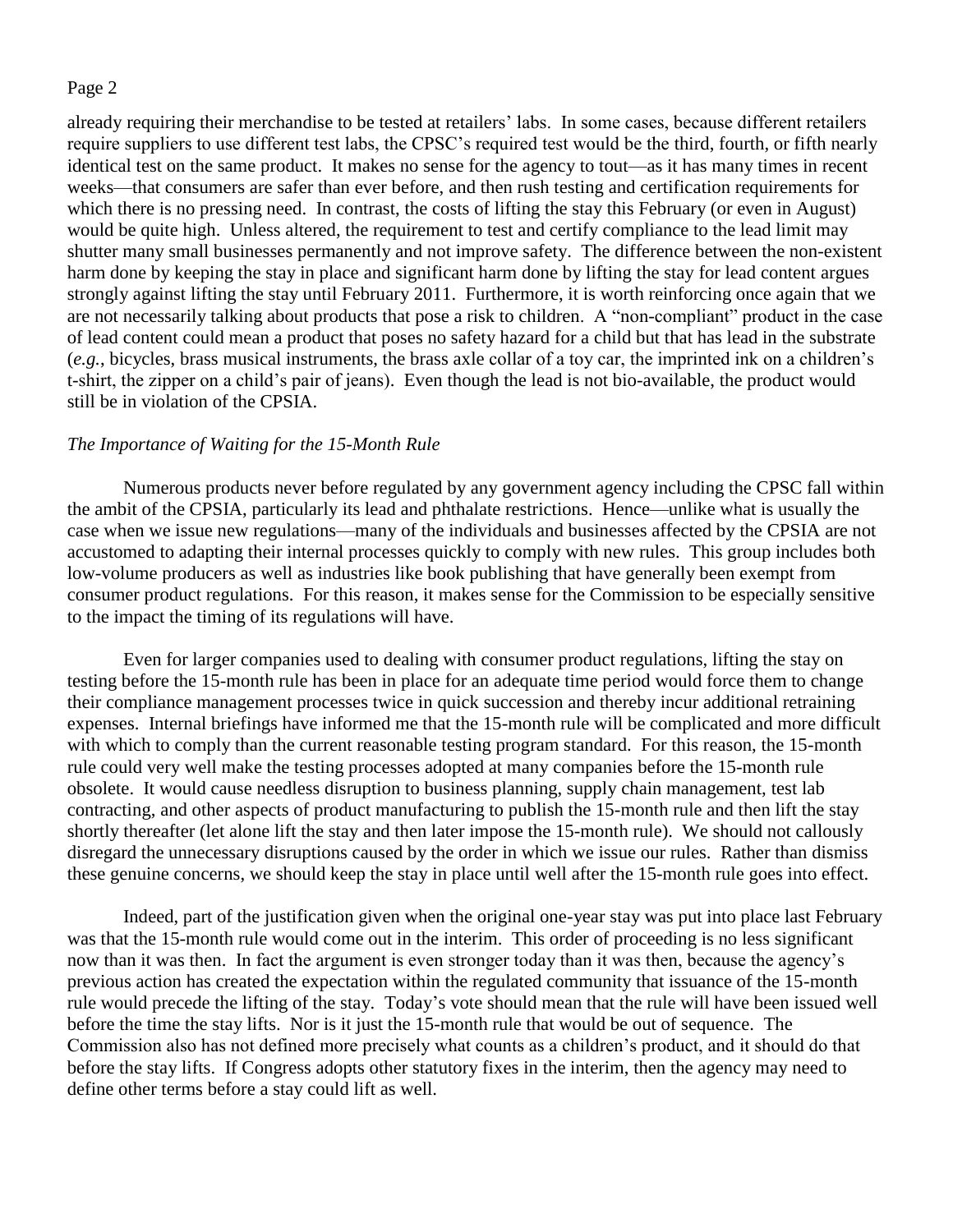As part of the 15-month rule process, we will have the opportunity to consider whether any rules or enforcement priorities can differ according to the size or volume of business. The agency has considered and thus far rejected—options for lifting the stay at a later stage for small businesses, microbusinesses, or low-volume businesses, but I would like the opportunity to consider whether we can define "low-volume business" in the enforcement context. I am also fleshing out a proposal under which certain rules would apply only once a product enters certain channels of distribution. Today"s vote allows time to fully consider and construct such an alternative scheme rather than force premature adoption of a one-size-fits-all plan without apparent regard for the harsh—indeed fatal—consequences for many small businesses.

### *Responding to Congress' Overture*

In meetings with Senators in conjunction with my confirmation process, every Senator with whom I met—Republican and Democrat alike—let me know they would expect that as a Commissioner I would tell them whenever I came across something in the law that needed to be amended or improved or that just was not workable. Some Members said they thought or hoped the Consumer Product Safety Improvement Act contained sufficient flexibility so that it could be implemented in a reasonable way. But if not, they requested that I go to them with any problems that needed to be fixed. Since the CPSIA passed, the CPSC has received dozens of letters from Members of Congress on both sides of the aisle requesting that the law be implemented in as flexible a manner as possible. Some of these letters were quite hostile in expressing the view that the Commission has failed to use the flexibility contained in the law.

So, in November, I argued for a legally viable interpretation of the law under the Commission"s current statutory authority. Because the brass lead petition would set a precedent for how the Commission would deal with an entire class of exemptions, I fought for a *de minimis* interpretation of the word "any" that would have allowed for consideration of the level of absorbability of lead. This interpretation would have given meaning to an exemption contained in the statute, and it would have allowed the Commission to concentrate resources on regulating products with true safety risks. Despite my best efforts, I lost the battle to meet Congress" request to take a flexible and reasonable approach to the CPSIA.

At that time, the Chairman also ruled my motion out of order to have the Commission jointly send a letter to Congress asking it to at least clarify the law and reaffirm that Congress intended not to have any allowance for *de minimis* (or not bio-available) lead content—or to seek any sort of reasonable allowance for products that pose no real harm to children. The Democrat Commissioners subsequently made clear they did not want to inform Congress on the issues dividing the Commission nor openly seek changes to the law nor even seek input from the Office of Management and Budget. They refused to sign a letter to Congress later that same month seeking guidance on the *de minimis* issue.

Although the Commission refused to reach out to Congress, Congress has now reached out to the Commission. The Congress has expressly asked (yet again) in writing through report language in the FY 2010 Financial Services Appropriations bill that the Commission report to Congress in short order:

> The conferees … are aware of concerns surrounding implementation of certain aspects of the law. The conferees believe there may be parts of some products subject to the strict lead ban under section 101(a) of the CPSIA that likely were not intended to be included. … The conferees urge the CPSC to continue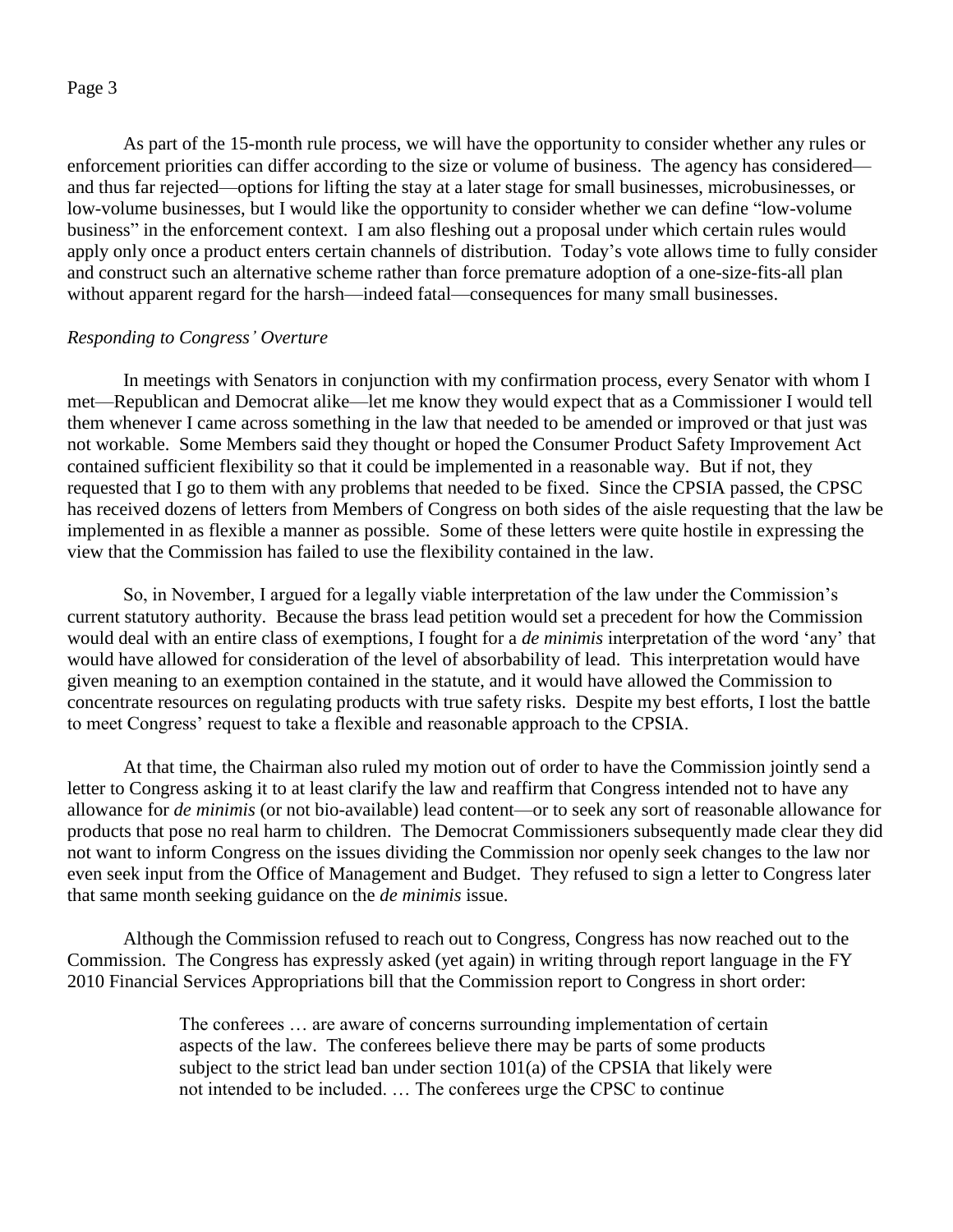considering exemptions under section 101(b) of the CPSIA for parts of products that, based on the CPSC"s determination, present no real risk of lead exposure to children. The conferees are also aware of concerns among small manufacturers and crafters regarding the third-party testing requirements under section 102 of the CPSIA and urge the CPSC to consider those when issuing rules and guidance on third-party testing. . . . . The CPSC is directed to assess enforcement efforts of section 101(a), including difficulties encountered, as well as recommendations for improvement to the statute, and to report to the House and Senate Appropriations Committees, as well as the House Energy and Commerce Committee and the Senate Commerce, Science, and Transportation Committee, *no later than January 15, 2010*. (emphasis added)

Given that Congress has requested feedback from the Commission in the very near future regarding recommendations to change the law, it would be tone deaf at best to pre-empt consideration of possible statutory changes by establishing an August 10, 2010 date for lifting the stay for lead content. A number of possible modifications to the law could provide relief to domestic small businesses that make safe products but would not be able to afford to comply with CPSIA"s testing and certification requirements. Lifting the stay for lead content without providing adequate time for exploration of potential legislative improvements or clarifications in this area would make no sense. We would be prematurely putting more small companies out of business while there"s still a glimmer of hope to address the law"s unintended consequences.

In justification of the stay issued February 10, 2009, the CPSC noted that it had received "innumerable inquiries seeking relief from the expense of testing children"s products that either may not contain lead or may be subject to exemptions that the commission may announce in the near future as a result of ongoing rulemakings[.]" One of those rulemakings involved procedures for seeking exclusions from otherwise applicable limits on lead content of children"s products. However, since implementing those procedures, the Commission has rejected every single petition seeking exclusion. If it made sense to implement the original stay in part because such a rule offered the hope that some products would thereby be spared the cost of complying with the lead limits, it makes even more sense to keep the stay in place while Congress actively considers amendments to the statute that would succeed where the petitions have failed. Jumping the gun by imposing an August deadline before submitting our proposed amendments to the Hill would show little regard for Congress" intent to revisit the topic. It would also send a message to the regulatory community that the Commission does not plan to seriously entertain Congress' request. Intentionally or not, it would convey the sense that the Commission will run interference on any effort to make the statute more reasonable, more risk-based, and more consistent with advancing safety.

Although today"s vote delays for one more year the full impact that will be felt from this law, it still lights the fuse on implementation of a testing and certification regime that promises virtually no increase in consumer safety while imposing massive costs. My hope and expectation is that today"s vote signals a genuine openness on the part of those Commissioners in the majority to proposing a wide-ranging set of CPSIA amendments to Congress when we submit our report next month. If instead the Commission majority intends to ignore the unintended consequences of the CPSIA, despite the letters and calls we have received from Congress and despite the informative feedback from all the businesses that travelled to DC to discuss the law"s requirements at our two-day workshop last week, then today"s vote will not have amounted to much.